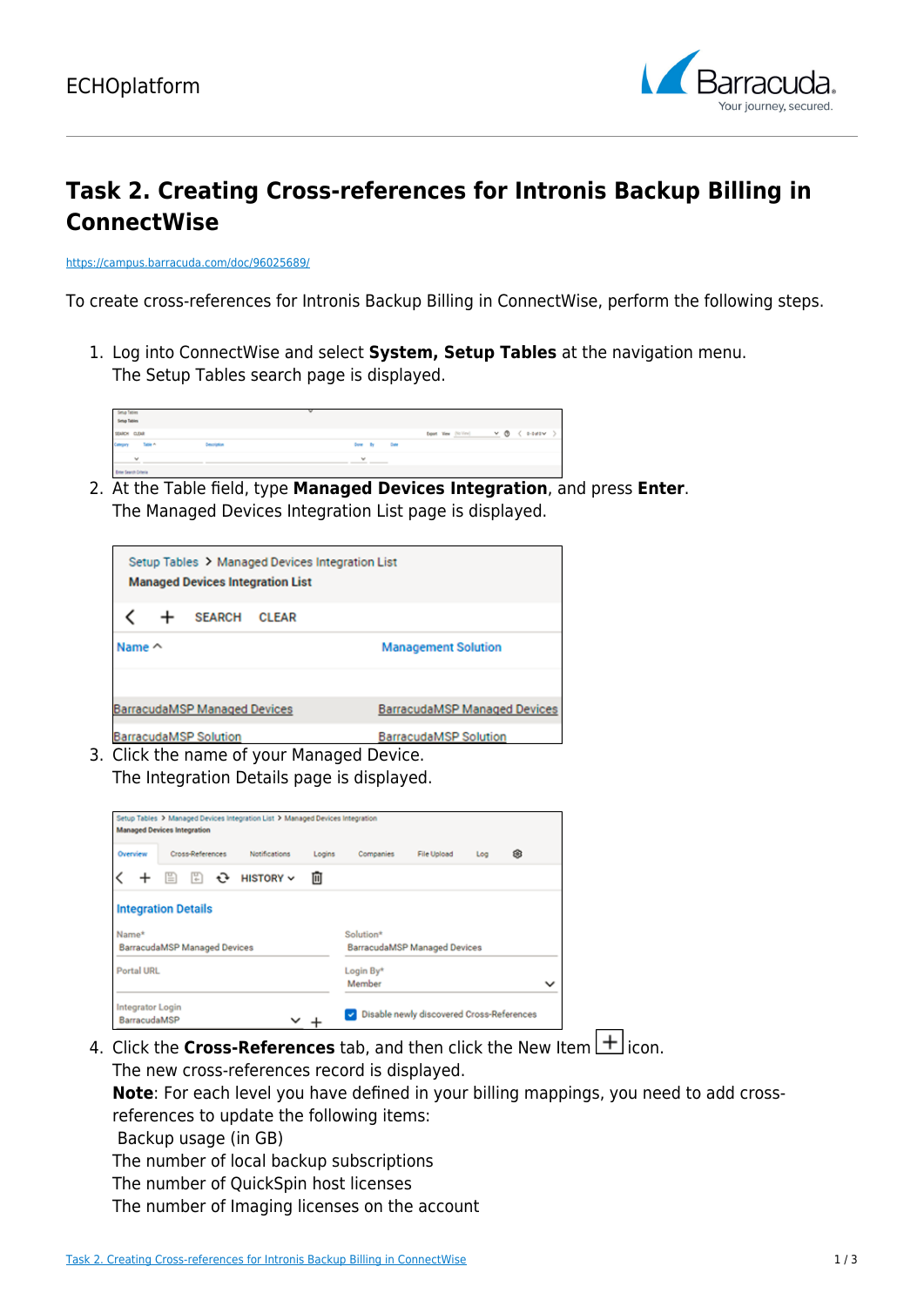

The number of Hyper-V host licenses on the account The number VMware host licenses on the account

- 5. At the Type field, type **BackupUsage**, **LocalBackup**, **ImageLicensing**, **Hyper-VHostLicensing**, or **VMwareHostLicensing** (you need to create cross-references for each level).
- 6. At the Level field, type the same level you have defined in the billing mappings in your ECHOplatform portal.

**Requirement**: This entry is case sensitive and must match exactly.

- 7. At the Agreement Type drop-down menu, select the Agreement Type you created during setup.
- 8. At the Product field, choose a product that is updated on each company's agreement. For more information, see [Creating Products in ConnectWise](http://campus.barracuda.com/doc/96025773/).
- 9. At the Configuration Type drop-down menu, select **Backup Stats**.
- 10. Click the Save icon, as shown below.



11. Repeat steps 4 – 10 to create additional cross-references with the following:

- Types: **BackupUsage, LocalBackup**, **VMwareHostLicensing**, **Hyper-VHostLicensing**,and **ImageLicensing**
- Level: **Gold**